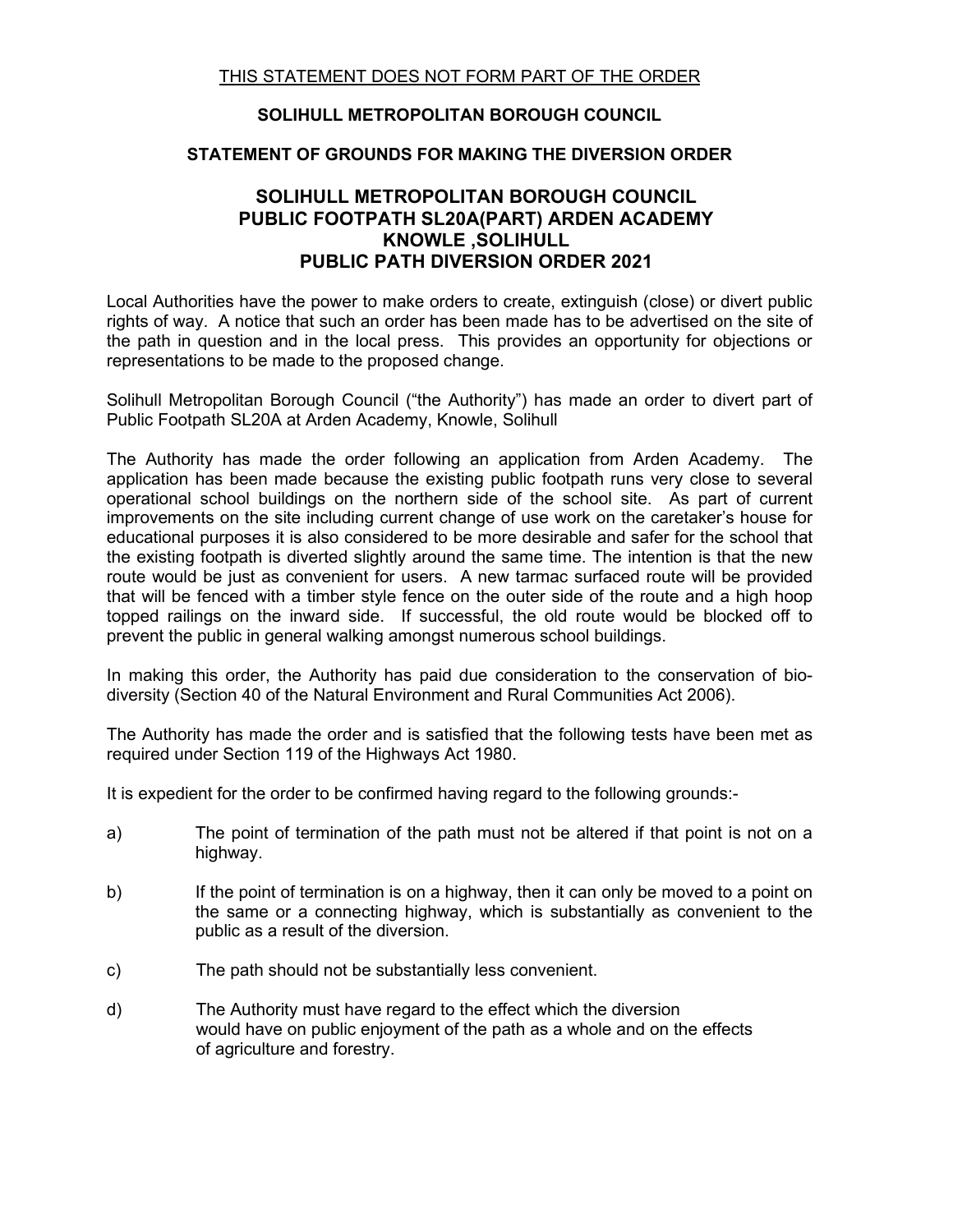The Authority is satisfied that the order complies with these requirements for the following reasons:

- **i.** The eastern and western points of the termination of the diversion will remain unchanged, being connected to the same public highway and public right of way namely public footpath SL20A.
- **ii.** The diversion would entail walking 3 metres more than the existing route which is obviously has very minimal effect for users and would be more accessible as there will be no limitations ie barriers on the proposed new footpath. For these reasons the alternative route of the public footpath is not considered to be substantially less convenient to the public.
- **iii.** The proposal is not considered to have a detrimental impact on agriculture as this is a sub-urban environment.
- **iv.** On balance it is considered that the diversion provides an enjoyable walking experience, with greater ease of access, being more suitable for family groups and dog walkers and less intrusive on the operational school buildings.

The order will come into effect only after it has been confirmed; making and advertising the order provides an opportunity for objections or representations to be made.

Objections or representations relating to the order must be made in writing by the date stated in the public notice, to Public Rights of Way, Highways Management, Highways Services, Solihull Council, 5th Floor, Council House, Solihull, B91 3QB or by e-mail objetions@solihull.gov.uk.

Stephen Hawley is available to discuss any concerns of those considering objecting or making representations relating to the order and can be contacted at Public Rights of Way, Highways Management, Highways Services, Solihull Council, 5th Floor, Council House, Solihull, B91 3QB or by e-mail at rightsofway@solihull.gov.uk.

The right of objection to an order is a statutory right, but it should be exercised in a reasonable manner. The costs involved in dealing with objections to orders are normally awarded against objectors only in cases of unreasonable behaviour. If objections are made and not withdrawn, the Authority will refer the order to the Secretary of State for determination. An Inspector from the Planning Inspectorate will then hear the objections at a public inquiry or hearing, or in writing if the objectors agree. The Inspector can confirm an order, confirm it with modifications, or refuse to confirm it.

If you participate in public path order case to be determined by the Planning Inspectorate, then the type of personal information contained in your representations will normally include your name, contact details and any other personal information you choose to provide. The Planning Inspectorate will use the information provided to process the case, and this includes making your written representations available to the applicant(s), objector(s), and other statutory parties. Further information about the privacy policy of the Planning Inspectorate is available at [https://www.gov.uk/government/publications/planning-inspectorate-privacy](https://www.gov.uk/government/publications/planning-inspectorate-privacy-notices/customer-privacy-notice)[notices/customer-privacy-notice](https://www.gov.uk/government/publications/planning-inspectorate-privacy-notices/customer-privacy-notice)